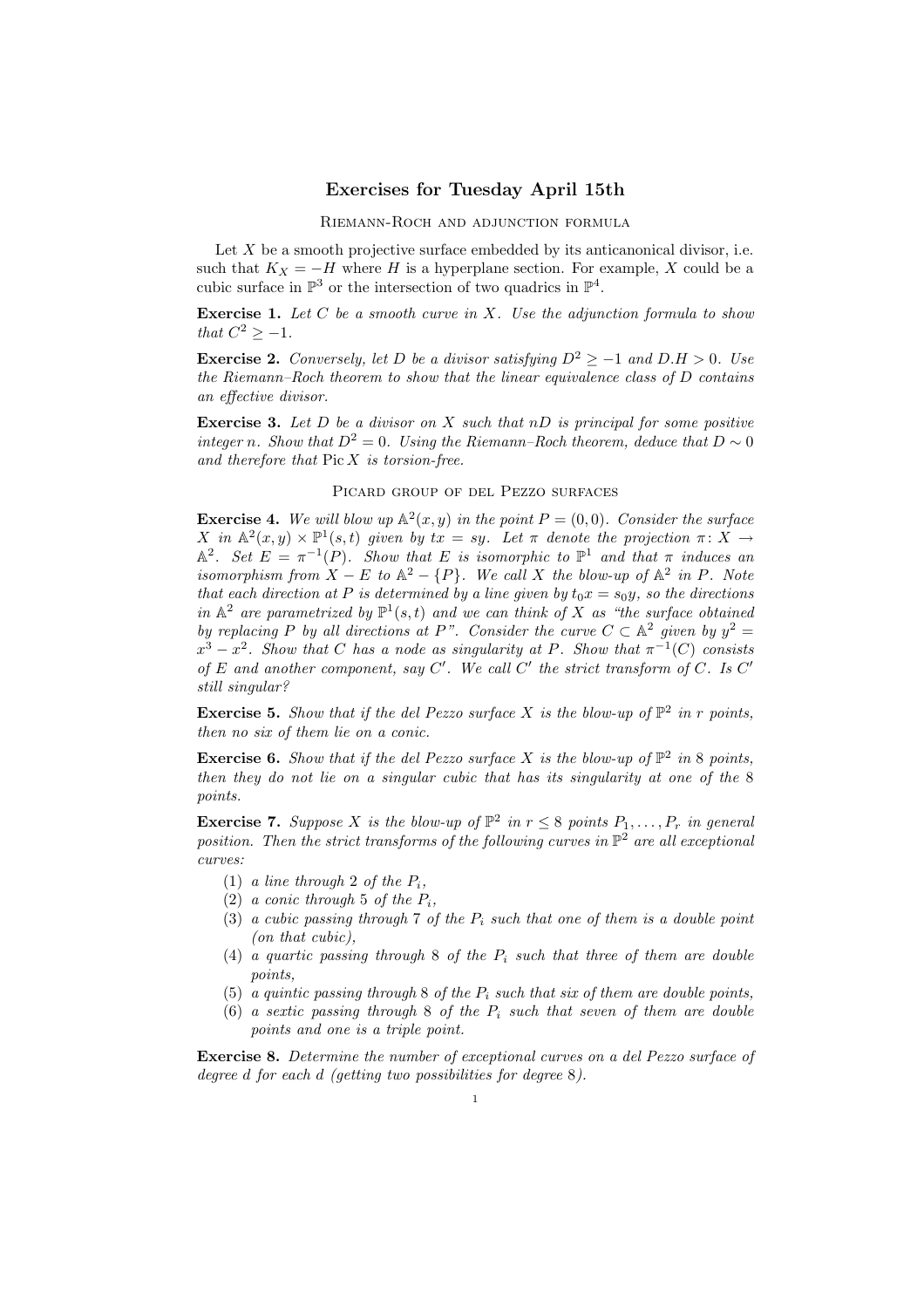**Exercise 9.** Let  $C, D$  be a curves and suppose that the genus of  $C$  is at most one. Where can the surface  $C \times D$  appear in the classification of surfaces?

**Exercise 10.** Compute the Hodge numbers of  $\mathbb{P}^2$ .

**Exercise 11.** Compute the Hodge numbers of  $C_1 \times C_2$ , where  $C_1$  and  $C_2$  are smooth curves of genus  $g_1$  and  $g_2$  respectively.

**Exercise 12.** Compute the Hodge numbers of smooth curves of degree d in  $\mathbb{P}^2$ .

**Exercise 13** ( $\star$ ). Compute the Hodge numbers of smooth surfaces in  $\mathbb{P}^4$  that are intersections of two hypersurfaces of degree d and e.

Exercise 14. Check that the graphs in Table 1 are correct and label the vertices by exceptional curves on  $\bar{X}$  so that the number of edges between two distinct vertices equals the intersection number of the corresponding exceptional curves.

Exercise 15. Construct an example of a del Pezzo surface of degree eight defined over  $\mathbb{Q}$ , containing no rational points. (Hint: think about quadric surfaces in  $\mathbb{P}^3_{\mathbb{Q}}$ .)

**Exercise 16.** Let  $X \subset \mathbb{P}_{\mathbb{Q}}^3$  be the quadric defined by

$$
a_0 X_0^2 + a_1 X_1^2 + a_2 X_2^2 + a_3 X_3^2 = 0
$$

where  $a_0, a_1, a_2, a_3 \in \mathbb{Q}^*$ . Assume X contains a rational point. Show that there is an isomorphism  $X \simeq \mathbb{P}^1_{\mathbb{Q}} \times \mathbb{P}^1_{\mathbb{Q}}$  defined over  $\mathbb{Q}$  if and only if  $a_0a_1a_2a_3$  is a square.

Find a form X of  $\mathbb{P}^{\tilde{1}}_{\mathbb{Q}} \times \mathbb{P}^{\tilde{1}}_{\mathbb{Q}}$  with a rational point, for which the splitting is not defined over Q. Determine a birational map of X to  $\mathbb{P}^2$  defined over Q.

Exercise 17. Prove that a del Pezzo surface of degree seven containing a k-rational point is k-rational, considering the contraction of the "middle" exceptional curve. (Hint: the surface obtained by the contraction is a del Pezzo surface; what is its degree?)

**Exercise 18.** Analyze the cases in which  $X$  is a del Pezzo surface of degree six and it has a k-rational point p lying on some exceptional curve.

**Exercise 19.** Let X be a del Pezzo surface of degree five and assume that  $X(k) \neq \emptyset$ . Show that X is birational to  $\mathbb{P}^2_k$  over k.

Exercise 20. Construct an example of a del Pezzo surface of degree four defined over Q, containing no rational points.